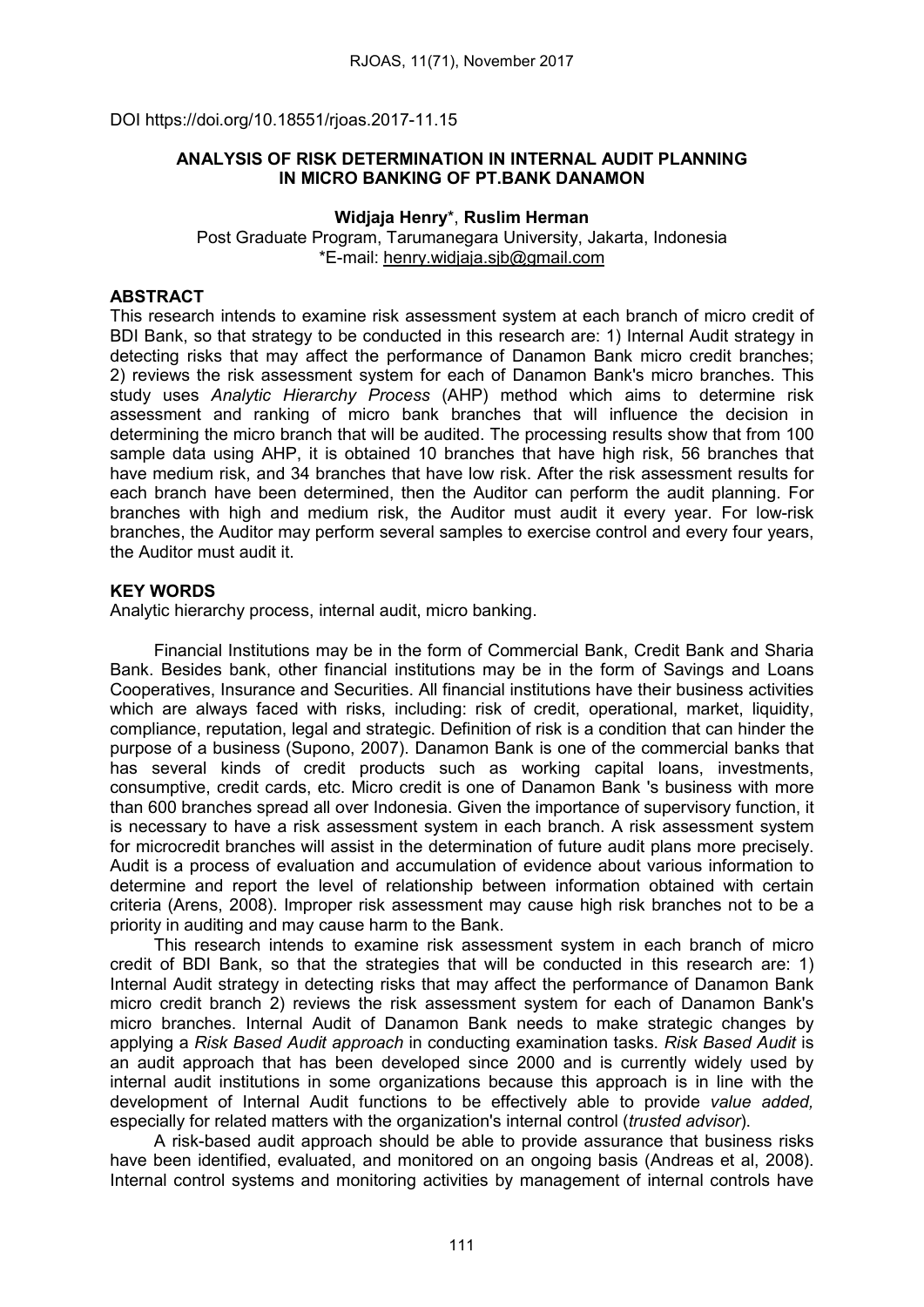been well designed and operate effectively, efficiently, and economically in managing those risks in accordance with directives granted (or approved) by the board of directors. The role of Internal Audit in a bank is necessary to minimize the risks that exist in this industry, so the existence of Internal Audit can improve bank performance in achieving the goal. According to the Institute of Internal Auditors (IIA), internal audit is *an independent, objective assurance and consulting activity designed to add value and improve an organization's operations. It helps an organization accomplish its objectives by bringing a systematic, disciplined approach to evaluate and improve the effectiveness of risk management, control, and governance processes* (The Institute of Internal Auditors)*.* In Academic literature in Indonesia (Mulyadi, 2002), the meaning of Internal Audit itself is the employee who is assigned as Auditor to check whether the rules and policies determined by the bank in maintaining business assets have been implemented in accordance with the rules. The current audit activities are not just financial audits of financial audit and compliance audit, but the focus of attention is on all aspects that affect the company's performance and management control as well as the risk aspects of management and internal control (Buana, 2009).

Given that Danamon Bank micro banking operates in more than 600 branches, it is necessary to have a system that can determine the level of risk in each branch. This level of risk per branch (Macro Risk) will assist audit management in the preparation of audit plans that are generally related to the adequacy of human resources, audit time, and audit costs. Risk Based Audit System with macro risk approach for new micro credit branches was developed at Danamon Bank in 2015 and the system was then socialized and implemented to internal audit units at headquarters and region. The success of the Risk Based Audit system with the determination of risk per branch (macro risk) cannot be separated from several times of trial and verification conducted by comparing the level of risk per branch with audit results conducted by the auditor.

*Business Strategy and Segmentation.* Danamon Bank combines the ability to offer services and products that meet the needs of each segment by ensuring that every customer's needs are met well while considering all potential risks. Business strategy and business segmentation shows that Danamon Bank makes micro banking consisting of Mass Self-Employed and Mass Employed products as one of the foundations in business/commercial product strategy and consumer products.

*Corporate Risk Management.* Danamon Bank uses eight risk categories in accordance with Bank of Indonesia's regulation, eight risk categories determined by Bank of Indonesia are: credit, market, liquidity, operational, strategic, reputation, law and compliance. Danamon Bank also implements *Three Lines of Defense* in its risk management and control framework concept. *First Line of Defense* is a line of business that will identify, control, and reduce risks in its own business. *Second Line of Defense* is the risk management division. *Third Line of Defense* is the Internal Audit Unit that conducts the examination and testing of the effectiveness of the risk implementation and control management.

*Company's Performance.* The financial performances of Danamon Bank for the budget year of 2016, based on the annual consolidated financial statements that have been audited are:

- 1. Total bank assets as of December 2016 is IDR 174 trillion with earning assets of IDR 166 trillion (95%).
- 2. The loan portfolio granted as of December 31, 2016 is IDR 126 trillion with *mass market* loan composition such as micro loan, two-wheeled motor vehicle loan, *unsecured personal loan* , reaching to IDR 45 trillion.
- 3. Non-Performing Loan (NPL) of Danamon bank is IDR 3.7 trillion or 3.1% of the total loan provided by the bank.
- 4. Bank operating income during 2016 was IDR 4.9 trillion (grew 26% compared to 2015) with net profit of IDR 2.8 trillion (12% growth compared to 2015)
- 5. Capital Adequacy Ratio (CAR) is 20.9% and Return on Average Equity (ROAE) is at the level of 8%.

Details of Danamon Bank's financial performance and financial ratios can be seen in the table below.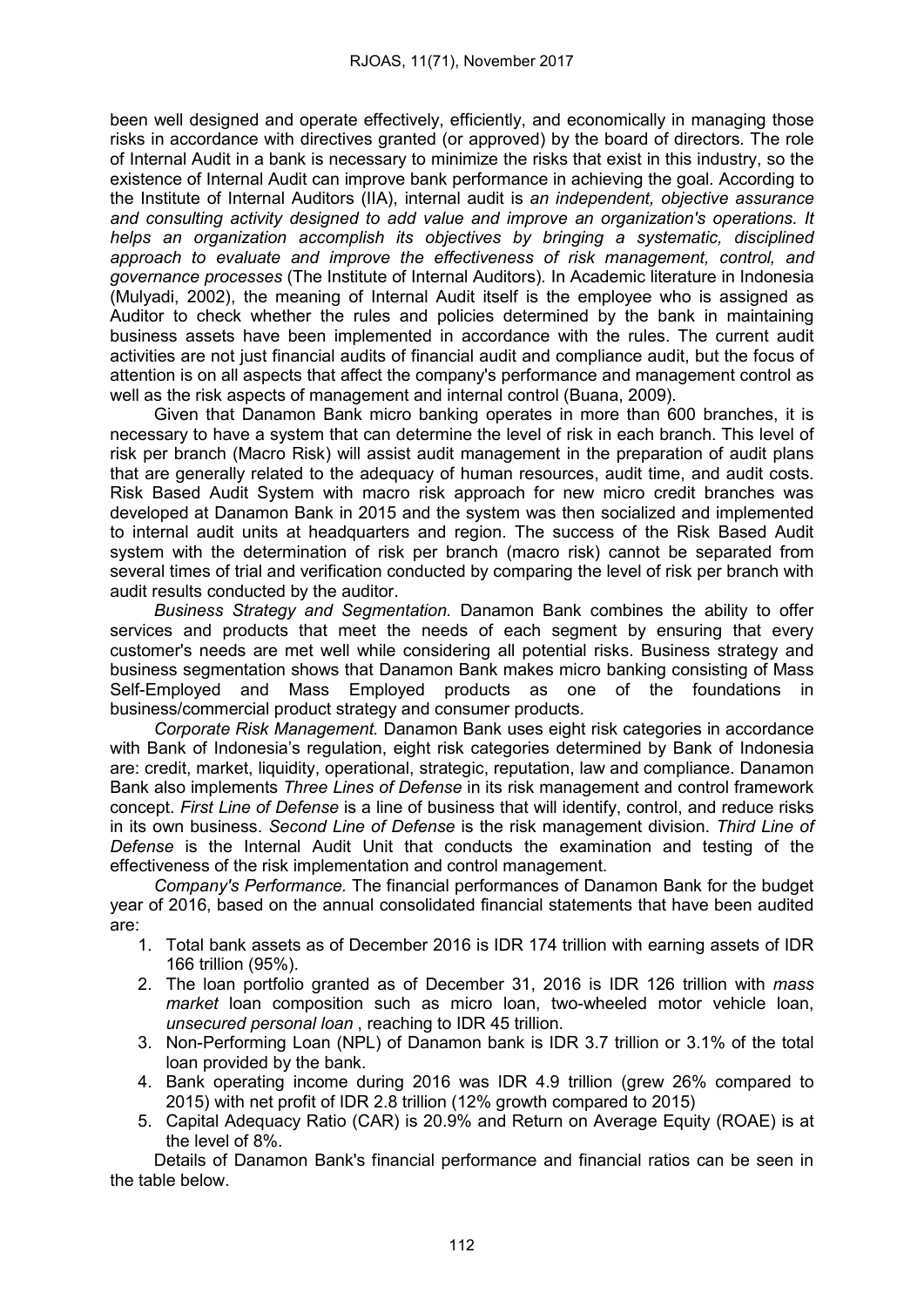| Table 1 – Danamon Bank's Financial Performance in 2016 |  |  |  |
|--------------------------------------------------------|--|--|--|
|--------------------------------------------------------|--|--|--|

| In billions of Rupiah except share data        | 2016          |
|------------------------------------------------|---------------|
| <b>CONSOLIDATION BALANCE</b>                   |               |
| Asset                                          | 174.087       |
| Productive Asset-bruto <sup>a)</sup>           | 166.651       |
| Credit Provided-bruto <sup>b)</sup>            | 122.385       |
| Loans in Problem                               | 3.743         |
| Effects - bruto                                | 17.446        |
| Government's Obligation                        | 9.563         |
| Savings                                        | 106.612       |
| Amount of Funding                              | 113.890       |
| Amount of Liabilities                          | 137.709       |
| <b>Equity and Controller Interest</b>          | 36.378        |
| Inclusion - Net                                | 165           |
| Number of Shares Paid and Fully Paid (in unit) | 9.584.643.365 |
| REPORT OF CONSOLIDATED STATEMENTS OF INCOME    |               |
| Interest Income                                | 20.665        |
| Interest Expense                               | 6.876         |
| Interest Income and Net Underwriting           | 14.400        |
| Other Operational Income                       | 4.071         |
| <b>General Expense and Administration</b>      | 3.020         |
| Manpower Expense and Allowance                 | 4.879         |
| Report of Impairment Loss                      | 4.441         |
| Operational Income - Net                       | 4.934         |
| Non-operational Expense (Income) - Net         | 541           |
| Profit Right                                   | 4.393         |
| Income Tax Expense                             | 1.600         |
| <b>Net Profit</b>                              | 2.793         |

*Source: www.idx.co.id - The Annual Financial Statement of Listed Company (BDMN).*

| (In billions of Rupiah except share data)                                                                       | 2016  |
|-----------------------------------------------------------------------------------------------------------------|-------|
| <b>KEY FINANCIAL RATIOS (%)</b>                                                                                 |       |
| I. Capital                                                                                                      |       |
| 1. Capital Adequacy Ratio (CAR) Consolidated <sup>d)</sup>                                                      | 20.9  |
| Tier I                                                                                                          | 20.1  |
| Tier II                                                                                                         | 0.8   |
| 2. Assets to Equity                                                                                             | 4.8   |
| <b>II. Earning Assets</b>                                                                                       |       |
| 1. Non Performing Earning<br>Assets and Non Productive<br>Assets to Total Earnings<br>and Non Productive Assets | 1.9   |
| 2. Non Performing Earning Assets to Total Productive<br>Assets                                                  | 2.4   |
| 3. Non Performing Loans (NPL) to Total Loans-Gross                                                              | 3.1   |
| 4. Non Performing Loan (NPL) to Total Loans-Net                                                                 | 1.8   |
| 5. Allowance for Impairment Losses for Financial Assets<br>to Productive Assets <sup>®</sup>                    | 3.0   |
| 6. Loan Loss Coverage                                                                                           | 116.9 |
| <b>III. Rentability</b>                                                                                         |       |
| 1. Return on Average Assets (ROAA)                                                                              | 2.5   |
| 2. Return on Average Equity (ROAE)                                                                              | 8.0   |
| 3. Debt to Assets                                                                                               | 0.79  |
| 4. Debt to Equity                                                                                               | 3.79  |
| 5. Net Interest Margin (NIM)                                                                                    | 8.9   |
| 6. Cost to Income                                                                                               | 48.8  |
| 7. Fee Income                                                                                                   | 22.1  |
| 8. Operating Expense to Operating Income                                                                        | 77.3  |
| 9. Cost of Funds                                                                                                | 5.1   |

*Source: www.idx.co.id - The Annual Financial Statement of Listed Company (BDMN).*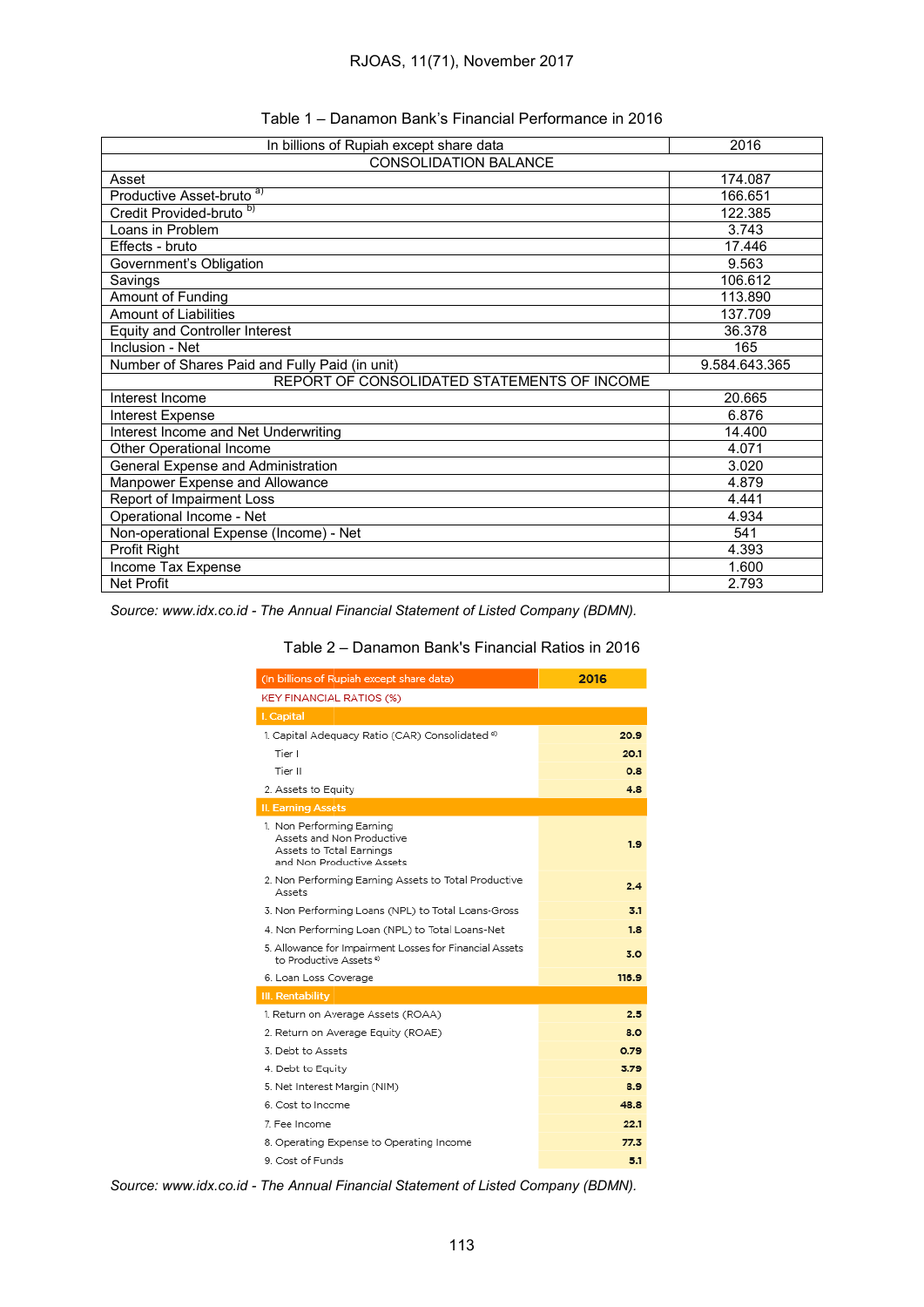## METHODS OF RESEARCH

This study uses the *Analytic Hierarchy Process* (AHP) method which aims to determine risk assessment and ranking of micro bank branches that will influence the decision in determining the micro branch that will be audited, (Saaty, 2000). The end result of AHP will determine the rank or vector priority of each branch. This study uses AHP model formulation to assess the risk of Danamon Bank micro branches that generate risk ranking in each branch. The AHP model basically has three steps, namely hierarchy formation, assessment, and priority vectors, (Saaty, 2013). The stages of this research include:

*Data collection of 15 risk factors that have a level of risk.* The beginning of this research will perform the data collection needed for the calculation of 15 risk factors that already have a risk level. Data has been processed by *Analytic Internal Audit* division every month. This research will use data of August 2015 until March 29th, 2017.

*The Formation of Hierarchy.* The formation of Hierarchy in the *Analytic Hierarchy Process* (AHP) model begins with the determination of the objectives of this research problem. This research will use AHP model with 4 level hierarchies as follows:

- 1. Level 1 The target of the decision that will be taken is placed at the top of the hierarchy.
- 2. Level 2 Assessment criteria that can indicate the quality or level of risk factors of the alternative model used.
- 3. Level 3 Assessment sub-criteria that can indicate the quality or level of risk factors of the alternative model used in level 2 criteria.
- 4. Level 4 Branches assessed at risk level that may indicate quality or risk level.

*Paired Matrix Formation (Criteria, Sub-criteria, and Branches).* The formation of a pair matrix can be done by order according to the number of pairs in each group. Pair weight assessment can be incorporated into the cells above. The diagonal cell will be entered with the number 1. The other cell will be filled with the number corresponding to the division of the weight of the pair and on the opposite cell, it will be filled with the opposite number (eg, may=yam). Distribution of the weight of the spouse can be done each order and each group.

*Formation of Inter-paired Normalization (Criteria, Sub-criteria and Branches).*  Formation of normalization is done after making the formation of matrix pair between data done in each group, to get normalization by counting data per cell divided by amount of data per group vertically.

Normalization Data 
$$
1 = \frac{Cell \, 1}{Total \, Number \, of \, Column \, 1}
$$

The above calculation may be repeated for all data and calculations are performed for the pair between criteria, sub-criteria, and branches.

*Formation of Inter-paired Priority Vector (Criteria, Sub-criteria, and Branches).* The formation of priority vectors is done after the normalization of pairs between the data functions to obtain a priority vector by calculating the total amount of data as N and multiplied by the total normalization.

#### *Inter Data VP 1 = 1 / N x sum (Normalization Data 1)*

The above calculation may be repeated for all data and calculations are performed for the pair between criteria, sub-criteria, and branches.

*Calculation of Each Branch Priority Vector Total.* Determining Total of Priority Vector is done by calculating priority vectors of criteria, sub-criteria, and branches as shown in the following equation.

Total Branch 1 = (VP Criteria 1 x VP Sub Criteria 1 x VP Branch 1) +...+ (VP Criteria N x VP Sub *Criteria Nx VP Branch N)*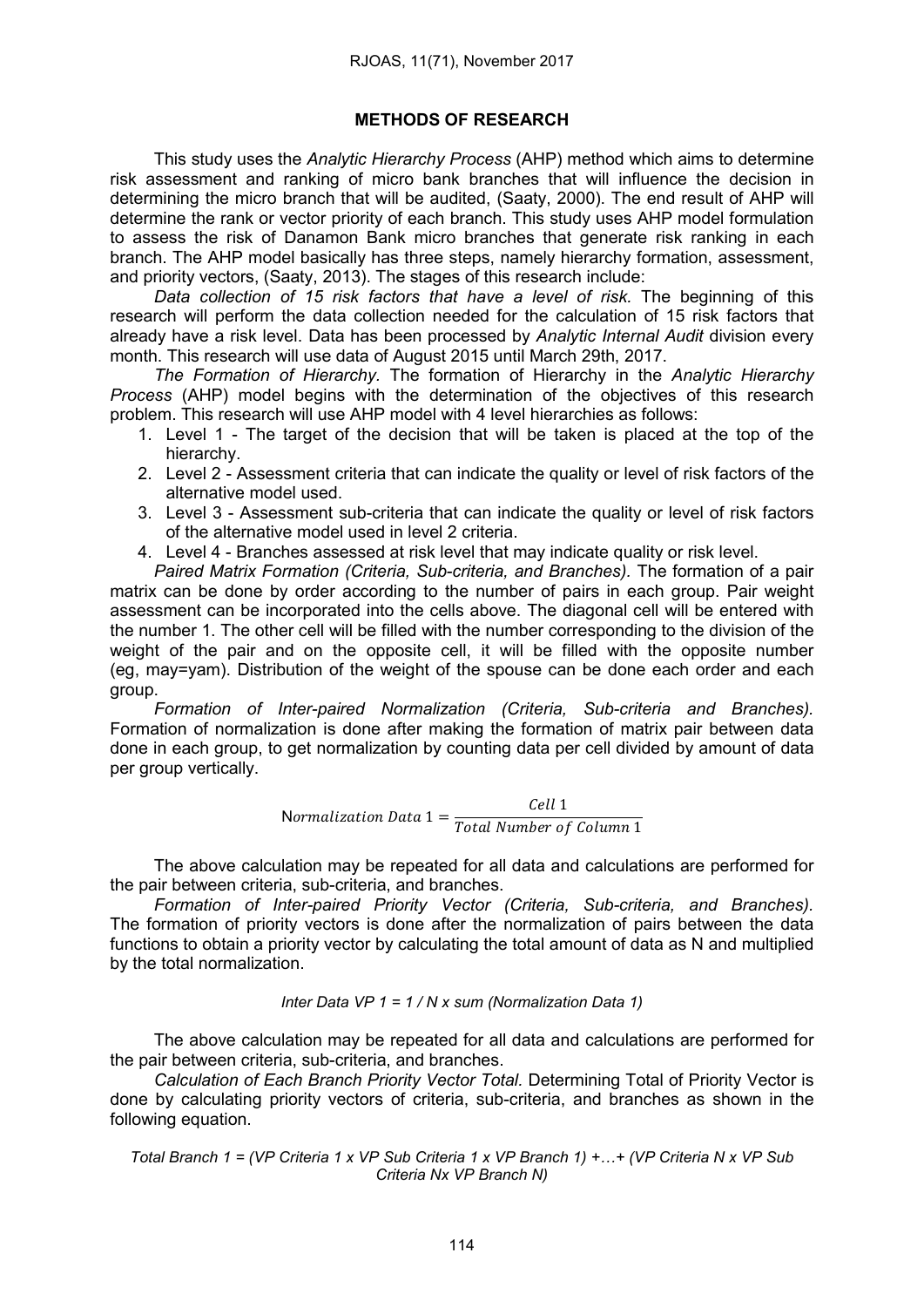Once the total priority vector for each branch has been calculated, the branch rank can be determined from the branch with the highest priority total vector until the branch has the lowest total vector priority. Branches that have the highest priority vector total are the highest-risk branches and the branches which have the lowest total vector total are the lowest-risk branches.

*Calculating Consistency Ratio (CR).* Consistency Ratio is calculated by dividing the Consistency Index (CI) with Random Index (RI). The Consistency Index (CI) is obtained from the average priority vector value (λ) divided by the number of alternatives/types of risks used (n).

$$
CI = \frac{\lambda - n}{n - 1} \, CR = \frac{CI}{RI}
$$

Random Index (RI) for matrix with order 10 x 10 is 1.49.

*Formation of Risk Level Scoring.* Forming a risk-level scoring is by finding the maximum and minimum total vector priorities to gain distance at each risk level. In the formation of risk level scoring, it will be divided into 3 levels, namely High Risk, Medium Risk, and Low Risk.

## RESULTS AND DISCUSSION

*Branch Assessment Results Using AHP. Analytic Hierarchy Process* (AHP) used in this study aims to determine the risk assessment and ranking of Danamon Bank micro branches that will influence the decision in determining the micro branches that will be audited. The end result of AHP will determine the rank or vector priority of each branch. This study uses AHP model formulation to assess the risk of Danamon Bank micro branches that generate risk ranking in each branch. The AHP model basically has three steps, namely formation of hierarchy, assessment, and priority vectors.

*Hierarchical Formation Analysis Results.* Hierarchical formation is a conceptual approach for rating ranking models using the AHP model. The AHP model used in this study has 4 hierarchical levels:

- 1. Level I: The top of the hierarchy is placed for the target of the decision that will be taken. The purpose of this study is to assess risk in micro branch at Danamon Bank to obtain risk ranking for each branch.
- 2. Level II: The second level is used for the criteria to assess the risk on the microbranch and to rank risk on each branch. The criteria used are: *Unsecured, Top Up, New NOA, Restructure, FID Flow Rate, Unsec OS Per Tot OS, Last OS, NPL WO 6M, Flow Rate, Unrecovery Rate.*
- 3. Level III: The third level is used for sub-criteria of criteria at level II that can assist in risk assessment of microcredit in more detail.Subcriteria used in the study are:
	- *Unsecured* has sub criteria *DPD 30 Unsec and OS Unsec Last 1Y*;
	- *Top Up* has sub criteria *New NOA Top Up per Tot NOA* and DPD 30 Top Up;
	- *New NOA has sub criteria New NOA 1Y and New NOA 6M*;
	- *Restructure* has sub criteria *Amt Rest Last 1Y and DPD 30Rest*;
	- *FID Flow Rate has sub criteria FID and Flow Rate 30+.*
- 4. Level IV: The fourth level is used for risk assessment on the micro banking branch to determine the risk rankings on the branch.

*Results of Score Formation/Weight of Risk Factors.* Risk factors along with their weight that have been determined by the auditor can be formed as a matrix. Matrix is formed according to each hierarchy and order group according to the number of risk factors or branches of each hierarchy group. Assessment of specified weights can be entered according to existing cells, for each cell, it can be filled in accordance with its partner in accordance with the row and column of the score  $\left( eg \frac{row \; weight}{column \; weight} = \frac{6}{6} = 1 \right)$ .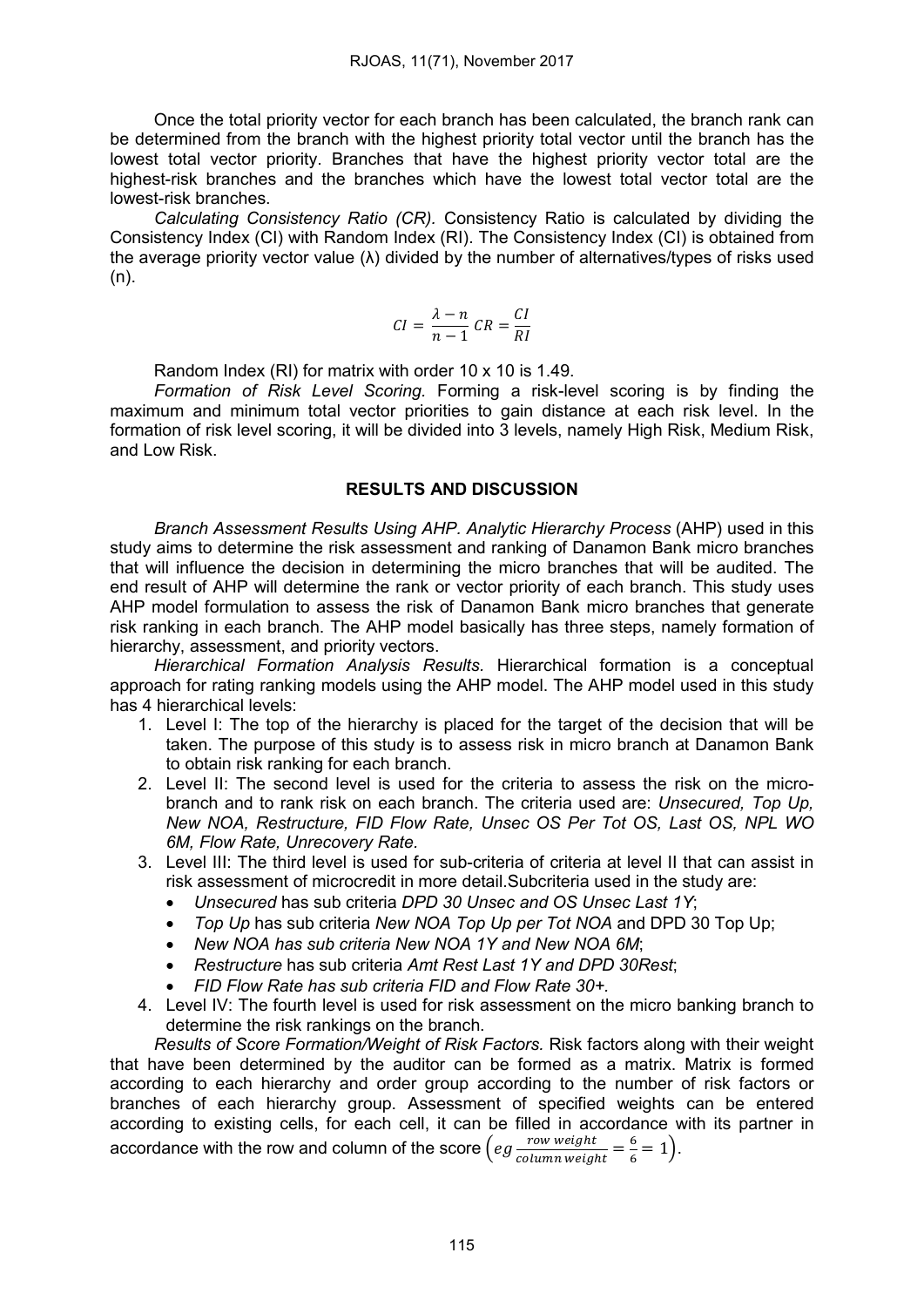*Results of Paired Matrix Inter Criteria.* Intercriteria Matrix is 10 X 10 ordered matrix formed from risk factors and matrix formation results that can be seen in the table below:

|                            |            | <b>UNSECURED</b> | TOPUP   | <b>NEW</b><br><b>NOA</b> | <b>RESTRUCTURE</b> | <b>FID</b><br><b>FLOWRATE</b> | <b>OS UNSEC</b><br>PER TOT OS | <b>LASTOS</b> | <b>NPL WO</b><br>6M | <b>FLOWRATE</b> | <b>UNRECOVERY</b><br><b>RATE</b> |
|----------------------------|------------|------------------|---------|--------------------------|--------------------|-------------------------------|-------------------------------|---------------|---------------------|-----------------|----------------------------------|
|                            | Weight     | 6                | 4       | 4                        |                    | 9                             | 4                             | 3             | 6                   | 3               | 2                                |
| <b>UNSECURED</b>           | 6          | 1.0000           | 1.5000  | 1.5000                   | 6.0000             | 0.6667                        | 1.5000                        | 2.0000        | 1.0000              | 2.0000          | 3.0000                           |
| TOPUP                      | 4          | 0.6667           | 1.0000  | 1.0000                   | 4.0000             | 0.4444                        | 1.0000                        | 1.3333        | 0.6667              | 1.3333          | 2.0000                           |
| <b>NEW NOA</b>             | 4          | 0.6667           | 1.0000  | 1.0000                   | 4.0000             | 0.4444                        | 1.0000                        | 1.3333        | 0.6667              | 1.3333          | 2.0000                           |
| <b>RESTRUCTURE</b>         | 1          | 0.1667           | 0.2500  | 0.2500                   | 1.0000             | 0.1111                        | 0.2500                        | 0.3333        | 0.1667              | 0.3333          | 0.5000                           |
| <b>FID FLOWRATE</b>        | 9          | 1.5000           | 2.2500  | 2.2500                   | 9.0000             | 1.0000                        | 3.0000                        | 3.0000        | 1.5000              | 3.0000          | 4.5000                           |
| <b>OS UNSEC PER TOT OS</b> | 4          | 0.6667           | 1.0000  | 1.0000                   | 4.0000             | 0.3333                        | 1.0000                        | 1.3333        | 0.6667              | 1.3333          | 2.0000                           |
| <b>LASTOS</b>              | 3          | 0.5000           | 0.7500  | 0.7500                   | 3.0000             | 0.3333                        | 0.7500                        | 1.0000        | 0.5000              | 1.0000          | 1.5000                           |
| <b>NPLWO6M</b>             | 6          | 1.0000           | 1.5000  | 1.5000                   | 6.0000             | 0.6667                        | 1.5000                        | 2.0000        | 1.0000              | 2.0000          | 3.0000                           |
| <b>FLOWRATE</b>            | 3          | 0.5000           | 0.7500  | 0.7500                   | 3.0000             | 0.3333                        | 0.7500                        | 1.0000        | 0.5000              | 1.0000          | 1.5000                           |
| <b>UNRECOVERY RATE</b>     | 2          | 0.3333           | 0.5000  | 0.5000                   | 2.0000             | 0.2222                        | 0.5000                        | 0.6667        | 0.3333              | 0.6667          | 1.0000                           |
|                            |            |                  |         |                          |                    |                               |                               |               |                     |                 |                                  |
|                            | <b>SUM</b> | 7.0000           | 10,5000 | 10,5000                  | 42,0000            | 4.5556                        | 11.2500                       | 14,0000       | 7.0000              | 14,0000         | 21.0000                          |

Table 3 – Paired Matrix Inter Criteria

*Source: Macro risk assessment Audit Analytic - Danamon Bank' Internal Audit Unit as of 31 March 2017.*

*Results of Paired Matrix Inter Sub-criteria.* Intercity Matrix for Unsecured Matrix is 2x2 ordered matrix formed from risk factors that support the criteria factor on the criteria and the result of matrix formation can be seen in the table below:

Table 4 – Paired Matrix of Inter Unsecured Sub-criteria

|                      |        | <b>DPD30UNSEC</b> | <b>OSUNSECLAST1Y</b> |
|----------------------|--------|-------------------|----------------------|
|                      | Weight |                   |                      |
| <b>DPD30UNSEC</b>    |        | 1.0000            | 1.5000               |
| <b>OSUNSECLAST1Y</b> |        | 0.6667            | 1.0000               |

*Source: Macro risk assessment Audit Analytic – Danamon Bank Internal Audit Unit as of 31 March 2017.*

*Results of Inter-branch Matrix.* Inter-branch matrix for FID is a matrix of 10 X 10 formed from the branch. The results of matrix formation can be seen in the table below:

| Table 5 – Paired Matrix of FID Inter Unsecured Sub-criteria |
|-------------------------------------------------------------|
|-------------------------------------------------------------|

|                  |                | Branch 1 | Branch 2 | <b>Branch 3</b> | <b>Branch 4</b> | <b>Branch 5</b> | Branch 6 | Branch 7 | <b>Branch 8</b> | <b>Branch 9</b> | <b>Branch 10</b> |
|------------------|----------------|----------|----------|-----------------|-----------------|-----------------|----------|----------|-----------------|-----------------|------------------|
|                  | Weight         | 5        | 5        | 2               | 4               | 2               | 4        | 1        |                 |                 | л.               |
| Branch 1         | 5              | 1.0000   | 1.0000   | 2.5000          | 1.2500          | 2.5000          | 1.2500   | 5.0000   | 5.0000          | 5.0000          | 5.0000           |
| <b>Branch 2</b>  | 5              | 1.0000   | 1.0000   | 2.5000          | 1.2500          | 2.5000          | 1.2500   | 5.0000   | 5.0000          | 5.0000          | 5.0000           |
| <b>Branch 3</b>  | $\mathbf{2}$   | 0.4000   | 0.4000   | 1.0000          | 0.5000          | 1.0000          | 0.5000   | 2.0000   | 2.0000          | 2.0000          | 2.0000           |
| Branch 4         | 4              | 0.8000   | 0.8000   | 2.0000          | 1.0000          | 2.0000          | 1.0000   | 4.0000   | 4.0000          | 4.0000          | 4.0000           |
| Branch 5         | $\overline{2}$ | 0.4000   | 0.4000   | 1.0000          | 0.5000          | 1.0000          | 0.5000   | 2.0000   | 2.0000          | 2.0000          | 2.0000           |
| Branch 6         | 4              | 0.8000   | 0.8000   | 2.0000          | 1.0000          | 2.0000          | 1.0000   | 4.0000   | 4.0000          | 4.0000          | 4.0000           |
| Branch 7         | 1              | 0.2000   | 0.2000   | 0.5000          | 0.2500          | 0.5000          | 0.2500   | 1.0000   | 1.0000          | 1.0000          | 1.0000           |
| <b>Branch 8</b>  | 1              | 0.2000   | 0.2000   | 0.5000          | 0.2500          | 0.5000          | 0.2500   | 1.0000   | 1.0000          | 1.0000          | 1.0000           |
| Branch 9         | 1              | 0.2000   | 0.2000   | 0.5000          | 0.2500          | 0.5000          | 0.2500   | 1.0000   | 1.0000          | 1.0000          | 1.0000           |
| <b>Branch 10</b> |                | 0.2000   | 0.2000   | 0.5000          | 0.2500          | 0.5000          | 0.2500   | 1.0000   | 1.0000          | 1.0000          | 1.0000           |
|                  |                |          |          |                 |                 |                 |          |          |                 |                 |                  |
|                  | <b>SUM</b>     | 5.2000   | 5.2000   | 13,0000         | 6.5000          | 13,0000         | 6.5000   | 26,0000  | 26,0000         | 26,0000         | 26.0000          |

*Source: Macro risk assessment Audit Analytic - Bank Danamon Internal Audit Unit as of 31March 2017.*

*Weight Result of Priority Vector.* The formation of the priority vector weights on the AHP method for each factor in the matrix is intended to allow the weight of each factor that will be expressed as normalized. This normalized weight is a weight of the relative value for each factor in each column, by comparing each scaled value with the number of columns.

*Weight Result of Inter-Criteria Pair Matrix Priority Vectors.* Normalization of pair matrix between criteria is a matrix of 10x10 formed from risk factor and result of normalization formation of matrix that can be seen in table below.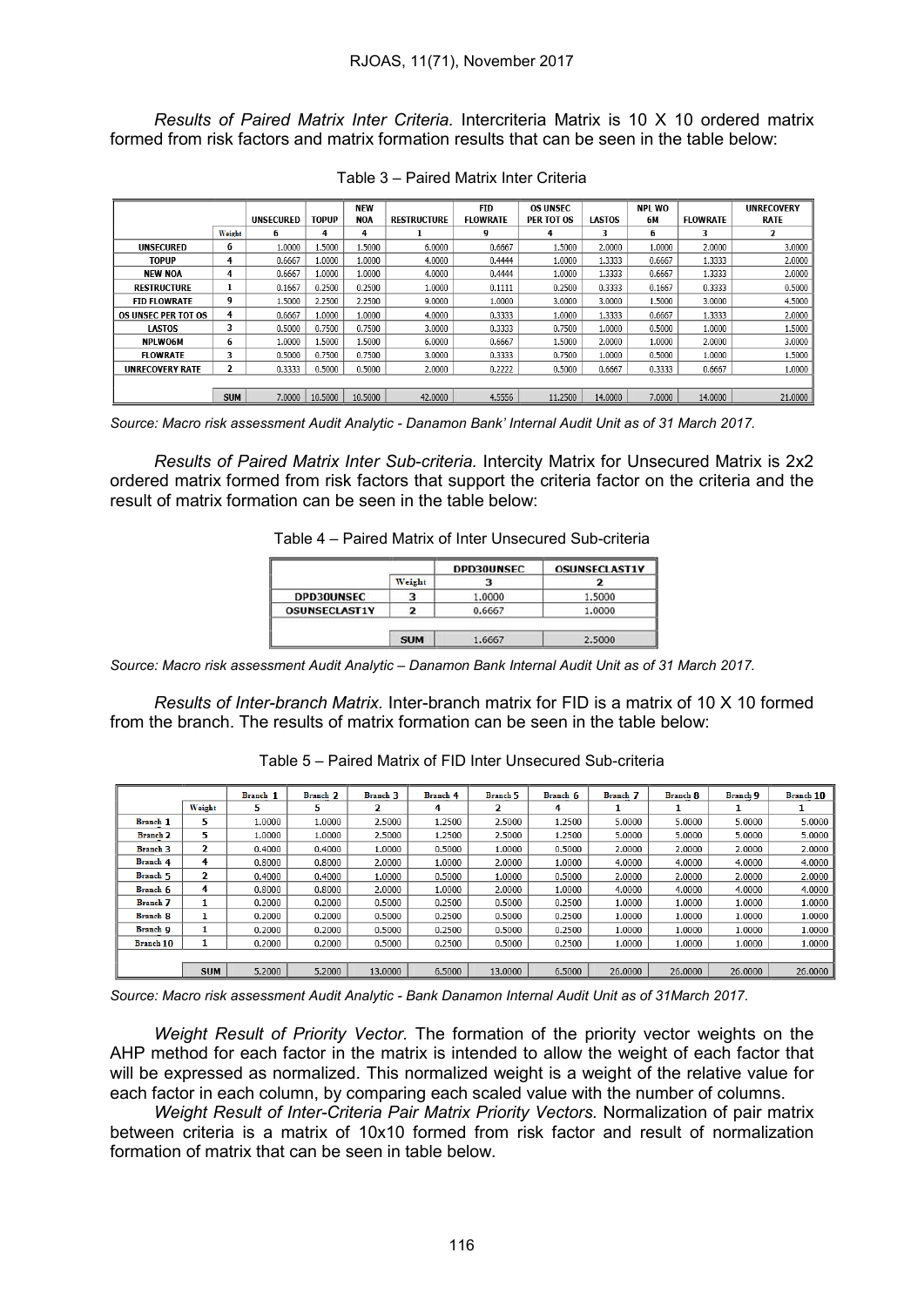|                         |            |                  |        | <b>NEW</b> |                    | <b>FID</b>      | <b>OS UNSEC</b> |         | <b>NPL WO</b> |                 | <b>UNRECOVERY</b> |
|-------------------------|------------|------------------|--------|------------|--------------------|-----------------|-----------------|---------|---------------|-----------------|-------------------|
|                         |            | <b>UNSECURED</b> | TOPUP  | <b>NOA</b> | <b>RESTRUCTURE</b> | <b>FLOWRATE</b> | PER TOT OS      | LAST OS | 6M            | <b>FLOWRATE</b> | <b>RATE</b>       |
|                         | Weight     | 6                | 4      | 4          |                    | 9               | 4               | з       | 6             | 3               | $\overline{2}$    |
| <b>UNSECURED</b>        | 6          | 0.1429           | 0.1429 | 0.1429     | 0.1429             | 0.1463          | 0.1333          | 0.1429  | 0.1429        | 0.1429          | 0.1429            |
| TOPUP                   | 4          | 0.0952           | 0.0952 | 0.0952     | 0.0952             | 0.0976          | 0.0889          | 0.0952  | 0.0952        | 0.0952          | 0.0952            |
| <b>NEW NOA</b>          | 4          | 0.0952           | 0.0952 | 0.0952     | 0.0952             | 0.0976          | 0.0889          | 0.0952  | 0.0952        | 0.0952          | 0.0952            |
| <b>RESTRUCTURE</b>      | 1          | 0.0238           | 0.0238 | 0.0238     | 0.0238             | 0.0244          | 0.0222          | 0.0238  | 0.0238        | 0.0238          | 0.0238            |
| <b>FID FLOWRATE</b>     | 9          | 0.2143           | 0.2143 | 0.2143     | 0.2143             | 0.2195          | 0.2667          | 0.2143  | 0.2143        | 0.2143          | 0.2143            |
| <b>OS UNSEC PER TOT</b> | 4          |                  |        |            |                    |                 |                 |         |               |                 |                   |
| <b>OS</b>               |            | 0.0952           | 0.0952 | 0.0952     | 0.0952             | 0.0732          | 0.0889          | 0.0952  | 0.0952        | 0.0952          | 0.0952            |
| <b>LASTOS</b>           | 3          | 0.0714           | 0.0714 | 0.0714     | 0.0714             | 0.0732          | 0.0667          | 0.0714  | 0.0714        | 0.0714          | 0.0714            |
| <b>NPLWO6M</b>          | 6          | 0.1429           | 0.1429 | 0.1429     | 0.1429             | 0.1463          | 0.1333          | 0.1429  | 0.1429        | 0.1429          | 0.1429            |
| <b>FLOWRATE</b>         | 3          | 0.0714           | 0.0714 | 0.0714     | 0.0714             | 0.0732          | 0.0667          | 0.0714  | 0.0714        | 0.0714          | 0.0714            |
| <b>UNRECOVERY RATE</b>  | 2          | 0.0476           | 0.0476 | 0.0476     | 0.0476             | 0.0488          | 0.0444          | 0.0476  | 0.0476        | 0.0476          | 0.0476            |
|                         |            |                  |        |            |                    |                 |                 |         |               |                 |                   |
|                         | <b>SUM</b> | 1.0000           | 1.0000 | 1.0000     | 1.0000             | 1.0000          | 1.0000          | 1.0000  | 1.0000        | 1.0000          | 1.0000            |

*Source: Macro risk assessment Audit Analytic - Danamon Bank Internal Audit Unit as of 31 March 2017.*

|                            | <b>PRIORITY</b><br><b>VECTOR</b> |
|----------------------------|----------------------------------|
| <b>UNSECURED</b>           | 0.1423                           |
| <b>TOPUP</b>               | 0.0948                           |
| <b>NEW NOA</b>             | 0.0948                           |
| <b>RESTRUCTURE</b>         | 0.0237                           |
| <b>FID FLOWRATE</b>        | 0.2200                           |
| <b>OS UNSEC PER TOT OS</b> | 0.0924                           |
| <b>LASTOS</b>              | 0.0711                           |
| <b>NPLWO6M</b>             | 0.1423                           |
| <b>FLOWRATE</b>            | 0.0711                           |
| <b>UNRECOVERY RATE</b>     | 0.0474                           |

Table 7 – Weight Result of Risk Factor Priority Risk

*Source: Macro risk assessment Audit Analytic - Danamon Bank Internal Audit Unit as of 31 March 2017.*

*Results of Sub-criteria Priority Vector.* Normalization and vector priority of pair matrix between sub-criteria for *Unsecured* is 2x2 coordinated matrix formed from risk factor that support the criterion factor in criteria and result of normalization formation and vector of priority matrix can be seen in table below:

Table 8 – Normalization Matrix and Priority Vectors of Inter Unsecured Batches

|                      | Weight | <b>DPD30UNSEC</b> | <b>OSUNSECLAST1Y</b> | PRIORITY VECTOR |
|----------------------|--------|-------------------|----------------------|-----------------|
| <b>DPD30 UNSEC</b>   |        | 0.6000            | 0.6000               | 0.6000          |
| <b>OSUNSECLAST1Y</b> |        | 0.4000            | 0.4000               | 0.4000          |

*Source: Macro risk assessment Audit Analytic - Danamon Bank's Internal Audit Unit as of 31 March 2017.*

*Results of Inter-branch Pair Matrix.* The normalization matrix and the vector weight of the intermediate pair priority for FID are the 10x10 ordered matrix formed from the branch and the result of matrix formation can be seen in the table below.

Table 9 – Paired Normalization Matrix of FID Inter-branches

|                  |                | <b>Branch 1</b> | <b>Branch 2</b> | <b>Branch 3</b> | <b>Branch 4</b> | <b>Branch 5</b> | <b>Branch 6</b> | <b>Branch</b> 7 | <b>Branch 8</b> | <b>Branch 9</b> | <b>Branch 10</b> |
|------------------|----------------|-----------------|-----------------|-----------------|-----------------|-----------------|-----------------|-----------------|-----------------|-----------------|------------------|
|                  | Weight         |                 | 5               | כ               | 4               |                 | 4               |                 |                 |                 |                  |
| <b>Branch 1</b>  | 5              | 0.1923          | 0.1923          | 0.1923          | 0.1923          | 0.1923          | 0.1923          | 0.1923          | 0.1923          | 0.1923          | 0.1923           |
| <b>Branch 2</b>  | 5              | 0.1923          | 0.1923          | 0.1923          | 0.1923          | 0.1923          | 0.1923          | 0.1923          | 0.1923          | 0.1923          | 0.1923           |
| <b>Branch 3</b>  | $\mathbf{z}$   | 0.0769          | 0.0769          | 0.0769          | 0.0769          | 0.0769          | 0.0769          | 0.0769          | 0.0769          | 0.0769          | 0.0769           |
| <b>Branch 4</b>  | 4              | 0.1538          | 0.1538          | 0.1538          | 0.1538          | 0.1538          | 0.1538          | 0.1538          | 0.1538          | 0.1538          | 0.1538           |
| <b>Branch 5</b>  | $\overline{ }$ | 0.0769          | 0.0769          | 0.0769          | 0.0769          | 0.0769          | 0.0769          | 0.0769          | 0.0769          | 0.0769          | 0.0769           |
| Branch 6         | 4              | 0.1538          | 0.1538          | 0.1538          | 0.1538          | 0.1538          | 0.1538          | 0.1538          | 0.1538          | 0.1538          | 0.1538           |
| <b>Branch 7</b>  |                | 0.0385          | 0.0385          | 0.0385          | 0.0385          | 0.0385          | 0.0385          | 0.0385          | 0.0385          | 0.0385          | 0.0385           |
| <b>Branch 8</b>  |                | 0.0385          | 0.0385          | 0.0385          | 0.0385          | 0.0385          | 0.0385          | 0.0385          | 0.0385          | 0.0385          | 0.0385           |
| Branch 9         |                | 0.0385          | 0.0385          | 0.0385          | 0.0385          | 0.0385          | 0.0385          | 0.0385          | 0.0385          | 0.0385          | 0.0385           |
| <b>Branch 10</b> |                | 0.0385          | 0.0385          | 0.0385          | 0.0385          | 0.0385          | 0.0385          | 0.0385          | 0.0385          | 0.0385          | 0.0385           |
|                  | <b>SUM</b>     | 1.0000          | 1.0000          | 1.0000          | 1.0000          | 1.0000          | 1.0000          | 1.0000          | 1.0000          | 1.0000          | 1.0000           |

*Source: Macro risk assessment Audit Analytic - Danamon Bank Internal Audit Unit as of 31 March 2017.*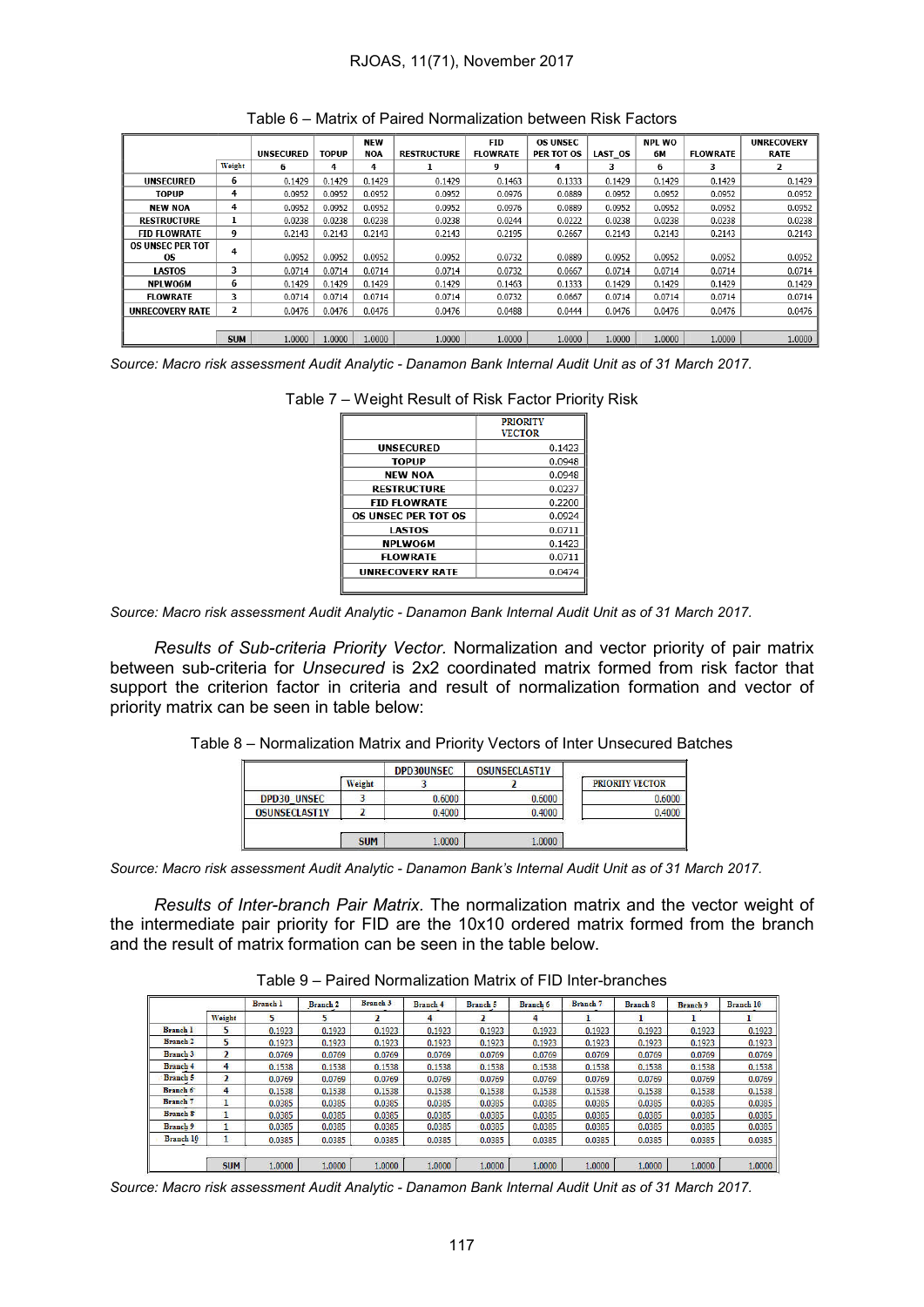|                  | <b>PRIORITY</b><br><b>VECTOR</b> |
|------------------|----------------------------------|
| <b>Branch 1</b>  | 0.1923                           |
| <b>Branch 2</b>  | 0.1923                           |
| <b>Branch 3</b>  | 0.0769                           |
| <b>Branch 4</b>  | 0.1538                           |
| Branch 5         | 0.0769                           |
| Branch 6         | 0.1538                           |
| <b>Branch</b> 7  | 0.0385                           |
| <b>Branch 8</b>  | 0.0385                           |
| <b>Branch 9</b>  | 0.0385                           |
| <b>Branch 10</b> | 0.0385                           |

| Table 10 - Matrix of Paired Priority Vector between FID Branches |  |  |  |  |
|------------------------------------------------------------------|--|--|--|--|
|                                                                  |  |  |  |  |

*Source: Macro risk assessment Audit Analytic - Danamon Bank Internal Audit Unit as of 31 March 2017.*

*Calculation of Consistency Ratio (CR).* The Consistency Ratio (CR) of risk factors used in this study is 0.0601%. It shows that the risk factors (elements) used have logical relationships and are ranked consistently according to logical criteria.

*Ranking Assessment Results.* Data processing yields priority weights that can determine the risk ranking of each branch. The results of AHP treatment show 2 branches that have high risk, 4 branches have medium risk, and 4 branches have low risk as shown in the table below.

|                     | <b>RANK</b>    | <b>TOTAL OF</b><br><b>PRIORITY</b><br><b>VECTOR</b> | <b>PCNT</b><br><b>PRIORITY</b><br><b>VECTOR</b> |
|---------------------|----------------|-----------------------------------------------------|-------------------------------------------------|
| <b>Branch 1</b>     | 10             | 0.1336                                              | 13.36                                           |
| Branch <sub>2</sub> | 9              | 0.1306                                              | 13.06                                           |
| <b>Branch 3</b>     | 8              | 0.1119                                              | 11.19                                           |
| <b>Branch 4</b>     | 7              | 0.1021                                              | 10.21                                           |
| <b>Branch 5</b>     | 6              | 0.0965                                              | 9.65                                            |
| <b>Branch 6</b>     | 5              | 0.0947                                              | 9.47                                            |
| Branch 7            | 4              | 0.0891                                              | 8.91                                            |
| <b>Branch 8</b>     | 3              | 0.0878                                              | 8.78                                            |
| <b>Branch 9</b>     | $\overline{2}$ | 0.0819                                              | 8.19                                            |
| <b>Branch 10</b>    |                | 0.0719                                              | 7.19                                            |

*Source: Macro risk assessment Audit Analytic - Danamon Bank Internal Audit Unit as of 31 March 2017.*

The risk ranking scores used are divided or classified into 3 levels. The results of data processing show the minimum value of 7.19%, the maximum value of 13.36%. and 3 levels that have a distance scale of 2.06% can be seen in below.

|  | Table 12 - Ranking Risk Scoring |  |  |
|--|---------------------------------|--|--|
|--|---------------------------------|--|--|

| Max:           | 13.36         |
|----------------|---------------|
| Min:           | 7.19          |
| Range:         | 2.06          |
| Low:           | $7.19 - 9.25$ |
| <b>Medium:</b> | 9.26-11.30    |
| High:          | 11.31-13.36   |

*Source: Macro risk assessment Audit Analytic - Danamon Bank Internal Audit Unit as of 31 March 2017.*